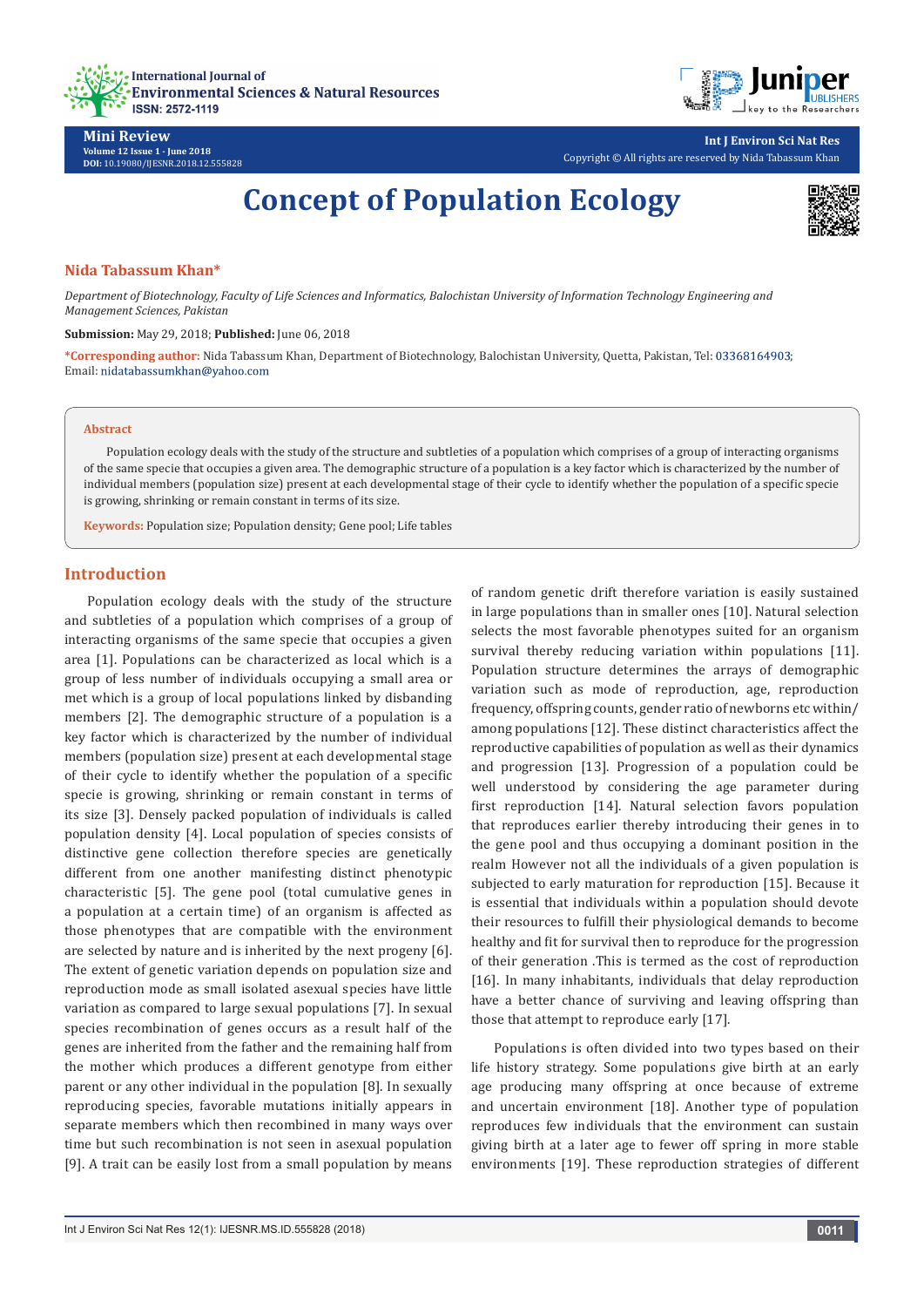populations can be presented by means of life tables to find out its affect onpopulation dynamics as it is clear that individuals which reproduces at an early age have the potential to grow much faster than populations in which individuals reproduce later [20]. Life tables not only predicts the life expectancies of nonhuman populations, as well as the effects of variation on demography and population growth evaluating how it influences the overall growth rate of a population [21]. Life table for a population displays the fate of allthe individuals born at the same time in a population indicating the number and life span of individuals [22]. Plotting the number of those individuals that are alive at each age results in a survivorship curve for the population [23].

## **Three Types of Survivorship Curve**

**a) Type I Survivorship Curve:** Largespecies such reproduces fewer numbers of offspring and devote much time and energy in caring for their young [24].

**b) Type II Survivorship Curve:** Species that produce many offspring but provide little care for them [25]

**c) Type III Survivorship Curve:** This life history is initially very steep, which is reflective of very high mortality among the young, but flattens out as those individuals who reach maturity survive for a relatively longer time [26]

However many populations have complex survivorship curves e.g. passerine birds (commonly suffer high mortality during the first year of life and a lower, more constant rate of death in subsequent years [27].

#### **Conclusion**

The major issue in population ecology is to derive population characteristics from characteristics of individuals and to derive population processes from the processes in individual organism. Thus to collect all of the information for a population it would likely take a great deal of time, which means more effort and money.

#### **References**

- 1. [Hannan MT, Freeman J \(1977\) The population ecology of organizations.](https://papers.ssrn.com/sol3/papers.cfm?abstract_id=1505878)  [American journal of sociology 82\(5\): 929-964.](https://papers.ssrn.com/sol3/papers.cfm?abstract_id=1505878)
- 2. [Begon M, Mortimer M, Thompson DJ \(2009\) Population ecology: a](https://www.wiley.com/en-us/Population+Ecology%3A+A+Unified+Study+of+Animals+and+Plants%2C+3rd+Edition-p-9781444313758)  [unified study of animals and plants. John Wiley & Sons.](https://www.wiley.com/en-us/Population+Ecology%3A+A+Unified+Study+of+Animals+and+Plants%2C+3rd+Edition-p-9781444313758)
- 3. Sutherland WJ (1996) From individual behaviour to population ecology. Oxford University Press on Demand, USA.
- 4. [Damuth J \(1981\) Population density and body size in mammals. Nature](https://www.nature.com/articles/290699a0)  [290\(5808\): 699-700.](https://www.nature.com/articles/290699a0)
- 5. [Lomnicki A \(1988\) Population ecology of individuals. Princeton](https://press.princeton.edu/titles/4152.html)  [University Press, USA.](https://press.princeton.edu/titles/4152.html)
- 6. [Birch LC \(1960\) The genetic factor in population ecology. The American](https://www.journals.uchicago.edu/doi/abs/10.1086/282105?journalCode=an)  [Naturalist 94\(874\): 5-24.](https://www.journals.uchicago.edu/doi/abs/10.1086/282105?journalCode=an)
- 7. [Ruyle EE \(1973\) Genetic and cultural pools: Some suggestions for a](https://link.springer.com/article/10.1007/BF01531181)  [unified theory of biocultural evolution. Human Ecology 1\(3\): 201-215.](https://link.springer.com/article/10.1007/BF01531181)
- 8. [Bullini L \(1994\) Origin and evolution of animal hybrid species. Trends](https://www.cell.com/trends/ecology-evolution/abstract/0169-5347(94)90124-4)  [in ecology & evolution 9\(11\): 422-426.](https://www.cell.com/trends/ecology-evolution/abstract/0169-5347(94)90124-4)
- 9. [Partridge L, Barton NH \(1993\) Optimally, mutation and the evolution](https://www.nature.com/articles/362305a0)  [of ageing. Nature 362\(6418\): 305.](https://www.nature.com/articles/362305a0)
- 10. [Hartl DL, Clark AG, Clark AG \(1997\) Principles of population genetics.](https://www.sinauer.com/media/wysiwyg/tocs/PrinciplesPopulationGenetics.pdf)  [Sunderland: Sinauer associates, USA.](https://www.sinauer.com/media/wysiwyg/tocs/PrinciplesPopulationGenetics.pdf)
- 11. [Saccheri I, Hanski I \(2006\) Natural selection and population dynamics.](https://www.cell.com/trends/ecology-evolution/fulltext/S0169-5347(06)00105-4)  [Trends in Ecology & Evolution 21\(6\): 341-347.](https://www.cell.com/trends/ecology-evolution/fulltext/S0169-5347(06)00105-4)
- 12. Roughgarden J (1971) Density dependent natural selection. Ecology 52(3): 453-468.
- 13. [Preston S, Heuveline P, Guillot M \(2000\) Demography: measuring and](https://www.wiley.com/en-us/Demography%3A+Measuring+and+Modeling+Population+Processes-p-9781557864512)  [modeling population processes.](https://www.wiley.com/en-us/Demography%3A+Measuring+and+Modeling+Population+Processes-p-9781557864512)
- 14. [Chi H \(1988\) Life table analysis incorporating both sexes and variable](https://academic.oup.com/ee/article-abstract/17/1/26/338126?redirectedFrom=PDF)  [development rates among individuals. Environmental Entomology](https://academic.oup.com/ee/article-abstract/17/1/26/338126?redirectedFrom=PDF)  [17\(1\): 26-34.](https://academic.oup.com/ee/article-abstract/17/1/26/338126?redirectedFrom=PDF)
- 15. [Williams GC \(1966\) Natural selection, the costs of reproduction, and](https://www.journals.uchicago.edu/doi/10.1086/282461)  [a refinement of Lack's principle. The American Naturalist 100\(916\):](https://www.journals.uchicago.edu/doi/10.1086/282461)  [687-690.](https://www.journals.uchicago.edu/doi/10.1086/282461)
- 16. [Pianka ER \(1970\) On r and K selection. The American Naturalist](https://www.jstor.org/stable/2459020)  [104\(940\): 592-597.](https://www.jstor.org/stable/2459020)
- 17. [Hirshfield MF, Tinkle DW \(1975\) Natural selection and the evolution of](http://www.pnas.org/content/72/6/2227)  [reproductive effort. Proceedings of the National Academy of Sciences](http://www.pnas.org/content/72/6/2227)  [72\(6\): 2227-2231.](http://www.pnas.org/content/72/6/2227)
- 18. [Tuljapurkar SD \(1982\) Population dynamics in variable environments.](https://www.sciencedirect.com/science/article/pii/0040580982900107)  [III Evolutionary dynamics of r-selection. Theoretical Population](https://www.sciencedirect.com/science/article/pii/0040580982900107)  [Biology 21\(1\): 141-165.](https://www.sciencedirect.com/science/article/pii/0040580982900107)
- 19. [Sakai AK, Allendorf FW, Holt JS, Lodge DM, Molofsky J, et al. \(2001\) The](https://www.annualreviews.org/doi/10.1146/annurev.ecolsys.32.081501.114037)  [population biology of invasive species. Annual review of ecology and](https://www.annualreviews.org/doi/10.1146/annurev.ecolsys.32.081501.114037)  [systematics 32\(1\): 305-332.](https://www.annualreviews.org/doi/10.1146/annurev.ecolsys.32.081501.114037)
- 20. [Preston SH, Kevfitz N, Schoen R \(1972\) Causes of death. Life tables](https://books.google.co.in/books/about/Causes_of_death_life_tables_for_national.html?id=4nRqAAAAMAAJ&redir_esc=y)  [for national populations. Causes of death. Life tables for national](https://books.google.co.in/books/about/Causes_of_death_life_tables_for_national.html?id=4nRqAAAAMAAJ&redir_esc=y)  [populations.](https://books.google.co.in/books/about/Causes_of_death_life_tables_for_national.html?id=4nRqAAAAMAAJ&redir_esc=y)
- 21. [Deevey Jr ES \(1947\) Life tables for natural populations of animals. The](https://www.journals.uchicago.edu/doi/10.1086/395888)  [Quarterly Review of Biology 22\(4\): 283-314.](https://www.journals.uchicago.edu/doi/10.1086/395888)
- 22. Chiang CL (1984) The life table and its applications 16(4):618-635.
- 23. [Raup DM \(1975\) Taxonomic survivorship curves and Van Valens Law.](https://www.cambridge.org/core/journals/paleobiology/article/div-classtitletaxonomic-survivorship-curves-and-van-valenandaposs-lawdiv/EBE4AF505AC18DC5333FC30D4247BFD2)  [Paleobiology 1\(1\): 82-96.](https://www.cambridge.org/core/journals/paleobiology/article/div-classtitletaxonomic-survivorship-curves-and-van-valenandaposs-lawdiv/EBE4AF505AC18DC5333FC30D4247BFD2)
- 24. [Pinder JE, Wiener JG, Smith MH \(1978\) The Weibull distribution: a new](http://archive-srel.uga.edu/Reprint/0564.htm)  [method of summarizing survivorship data Ecology 59\(1\): 175-179.](http://archive-srel.uga.edu/Reprint/0564.htm)
- 25. [Visscher PK, Dukas R \(1997\) Survivorship of foraging honey bees.](https://link.springer.com/article/10.1007/s000400050017)  [Insectes sociaux 44\(1\): 1-5.](https://link.springer.com/article/10.1007/s000400050017)
- 26. [Cichon M, Kozlowski J \(2000\) Ageing and typical survivorship](http://evolutionary-ecology.com/abstracts/v02n07/eear1205.pdf)  [curves result from optimal resource allocation. Evolutionary Ecology](http://evolutionary-ecology.com/abstracts/v02n07/eear1205.pdf)  [Research 2\(7\): 857-870.](http://evolutionary-ecology.com/abstracts/v02n07/eear1205.pdf)
- 27. [Linden M, Møller AP \(1989\) Cost of reproduction and covariation of life](https://www.cell.com/trends/ecology-evolution/abstract/0169-5347(89)90101-8?code=cell-site)  [history traits in birds. Trends in Ecology & Evolution 4\(12\): 367-371.](https://www.cell.com/trends/ecology-evolution/abstract/0169-5347(89)90101-8?code=cell-site)